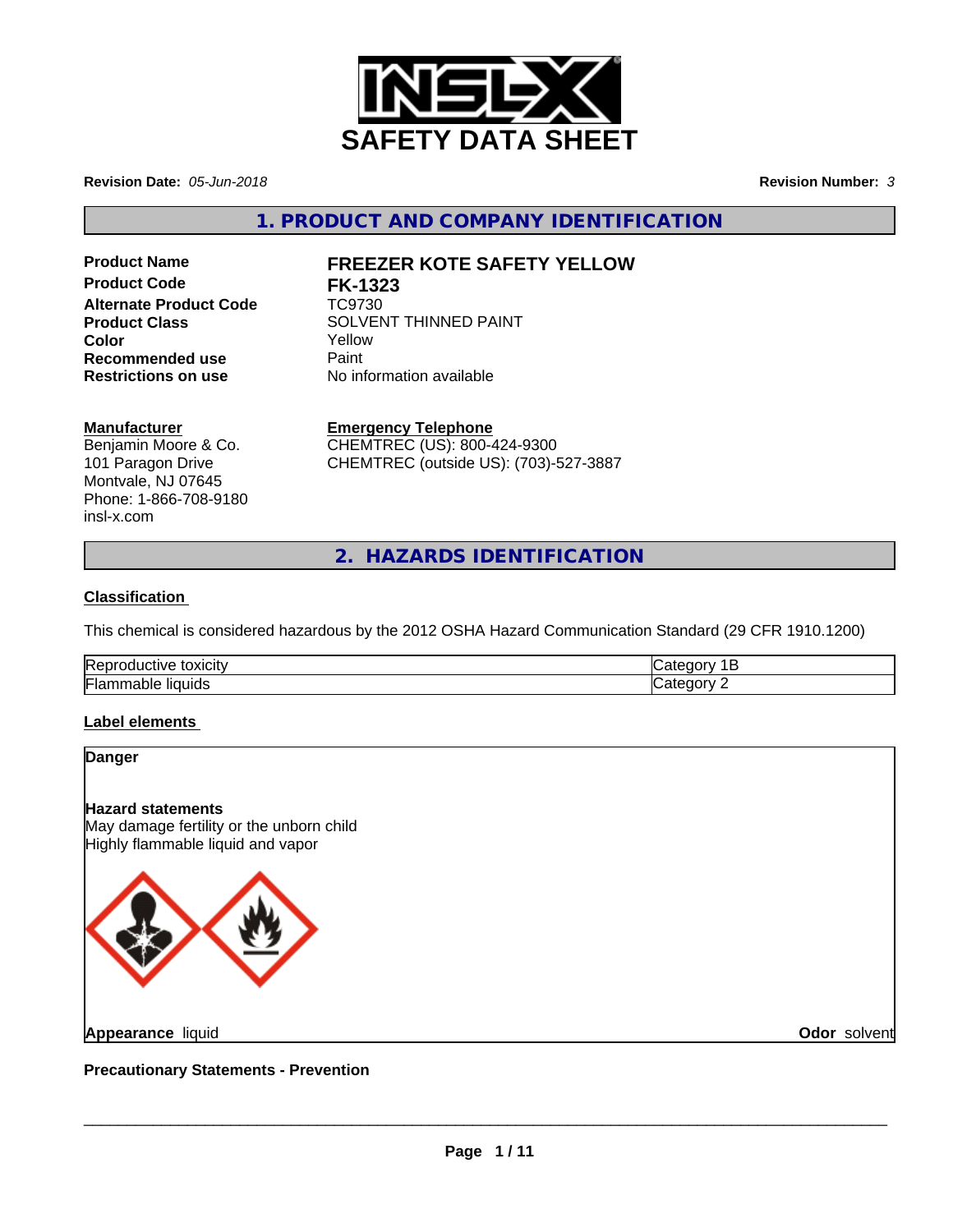Obtain special instructions before use Do not handle until all safety precautions have been read and understood Use personal protective equipment as required Keep away from heat, hot surfaces, sparks, open flames and other ignition sources. No smoking Keep container tightly closed Ground/bond container and receiving equipment Use explosion-proof electrical/ventilating/lighting/equipment Use only non-sparking tools Take precautionary measures against static discharge

#### **Precautionary Statements - Response**

IF exposed or concerned: Get medical advice/attention **Skin** IF ON SKIN (or hair): Remove/Take off immediately all contaminated clothing. Rinse skin with water/shower **Fire** In case of fire: Use CO2, dry chemical, or foam for extinction

**Precautionary Statements - Storage** Store locked up Store in a well-ventilated place. Keep cool

#### **Precautionary Statements - Disposal**

Dispose of contents/container to an approved waste disposal plant

#### **Hazards not otherwise classified (HNOC)**

Not applicable

#### **Other information**

No information available

# **3. COMPOSITION INFORMATION ON COMPONENTS**

| <b>Chemical name</b> | CAS No.    | Weight-% |
|----------------------|------------|----------|
| Ethanol              | 64-17-5    | 20       |
| Kaolin               | 1332-58-7  | 15       |
| Dibutyl phthalate    | 84-74-2    |          |
| Zinc phosphate       | 7779-90-0  | 10       |
| 2-Propoxyethanol     | 2807-30-9  |          |
| Isopropyl alcohol    | 67-63-0    |          |
| Titanium dioxide     | 13463-67-7 |          |

# **4. FIRST AID MEASURES**

#### **Description of first aid measures**

General Advice **If symptoms persist, call a physician.** Show this safety data sheet to the doctor in attendance. **Eye Contact Immediately flush with plenty of water. After initial flushing, remove any contact** lenses and continue flushing for at least 15 minutes. Keep eye wide open while rinsing. If symptoms persist, call a physician.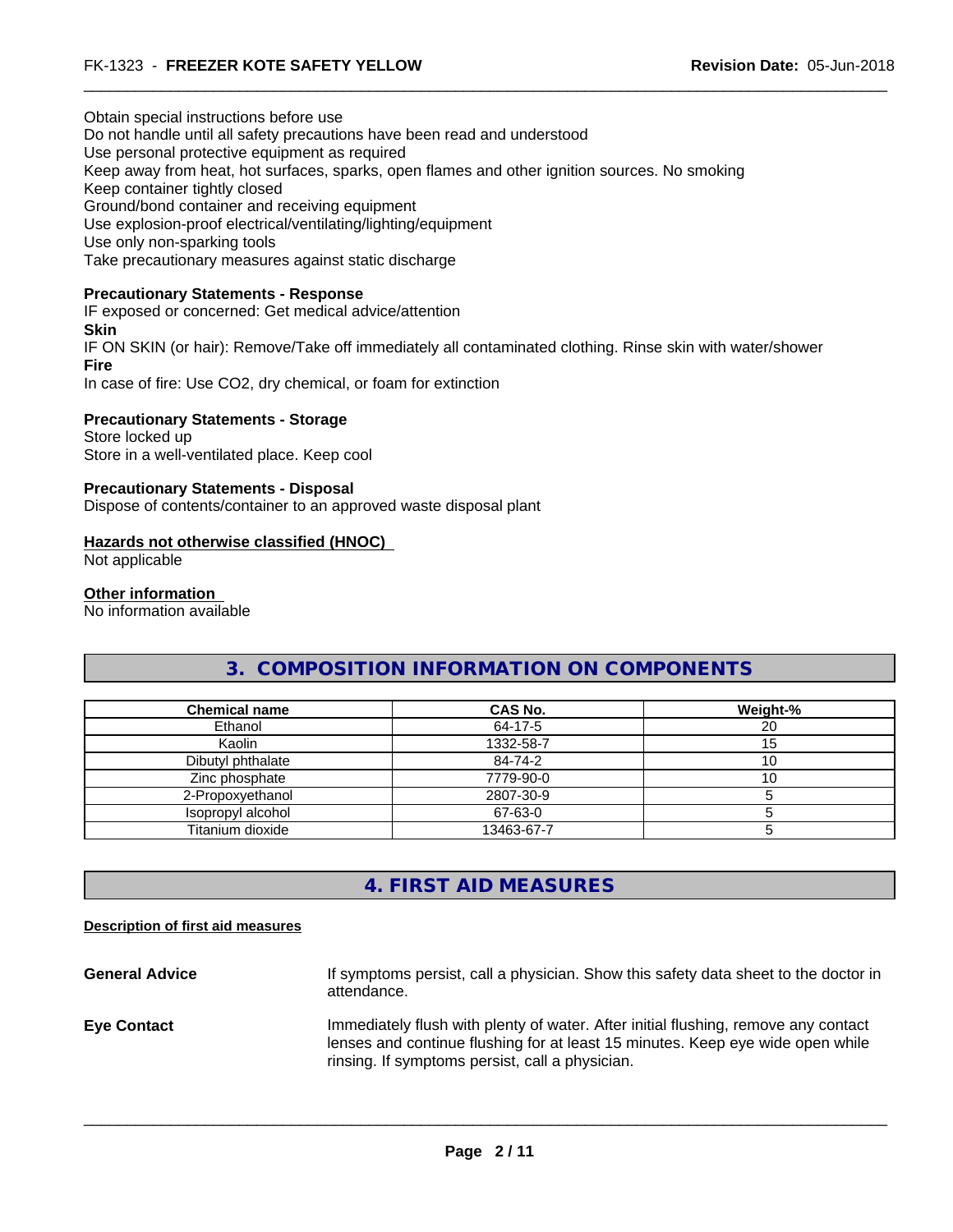| <b>Skin Contact</b><br>clothes and shoes. If skin irritation persists, call a physician.<br>Move to fresh air. If symptoms persist, call a physician.<br><b>Inhalation</b><br>If not breathing, give artificial respiration. Call a physician immediately.<br>Clean mouth with water and afterwards drink plenty of water. Do not induce<br>Ingestion<br>person. Consult a physician.<br>Use personal protective equipment.<br>No information available.<br><b>Most Important</b><br><b>Symptoms/Effects</b><br><b>Notes To Physician</b><br>Treat symptomatically.<br>5. FIRE-FIGHTING MEASURES | <b>Flammable Properties</b> | Vapors may travel considerable distance to a source of<br>ignition and flash back. Vapors may cause flash fire. |  |
|--------------------------------------------------------------------------------------------------------------------------------------------------------------------------------------------------------------------------------------------------------------------------------------------------------------------------------------------------------------------------------------------------------------------------------------------------------------------------------------------------------------------------------------------------------------------------------------------------|-----------------------------|-----------------------------------------------------------------------------------------------------------------|--|
| <b>Protection Of First-Aiders</b>                                                                                                                                                                                                                                                                                                                                                                                                                                                                                                                                                                |                             |                                                                                                                 |  |
|                                                                                                                                                                                                                                                                                                                                                                                                                                                                                                                                                                                                  |                             |                                                                                                                 |  |
|                                                                                                                                                                                                                                                                                                                                                                                                                                                                                                                                                                                                  |                             |                                                                                                                 |  |
|                                                                                                                                                                                                                                                                                                                                                                                                                                                                                                                                                                                                  |                             |                                                                                                                 |  |
|                                                                                                                                                                                                                                                                                                                                                                                                                                                                                                                                                                                                  |                             | vomiting without medical advice. Never give anything by mouth to an unconscious                                 |  |
|                                                                                                                                                                                                                                                                                                                                                                                                                                                                                                                                                                                                  |                             |                                                                                                                 |  |
|                                                                                                                                                                                                                                                                                                                                                                                                                                                                                                                                                                                                  |                             | Wash off immediately with soap and plenty of water removing all contaminated                                    |  |

**Suitable Extinguishing Media Foam**, dry powder or water. Use extinguishing measures that are appropriate to local circumstances and the surrounding environment. **Protective Equipment And Precautions For Firefighters** As in any fire, wear self-contained breathing apparatus pressure-demand, MSHA/NIOSH (approved or equivalent) and full protective gear. **Hazardous combustion products burning may result in carbon dioxide, carbon monoxide** and other combustion products of varying composition which may be toxic and/or irritating. **Specific Hazards Arising From The Chemical** Flammable. Flash back possible over considerable distance. Keep product and empty container away from heat and sources of ignition. Closed containers may rupture if exposed to fire or extreme heat. Thermal decomposition can lead to release of irritating gases and vapors. **Sensitivity To Mechanical Impact** No **Sensitivity To Static Discharge** Yes **Flash Point Data Flash Point (°F)** 55 **Flash Point (°C)** 12.8 **Method** PMCC **Flammability Limits In Air Lower flammability limit:** Not available **Upper flammability limit:** Not available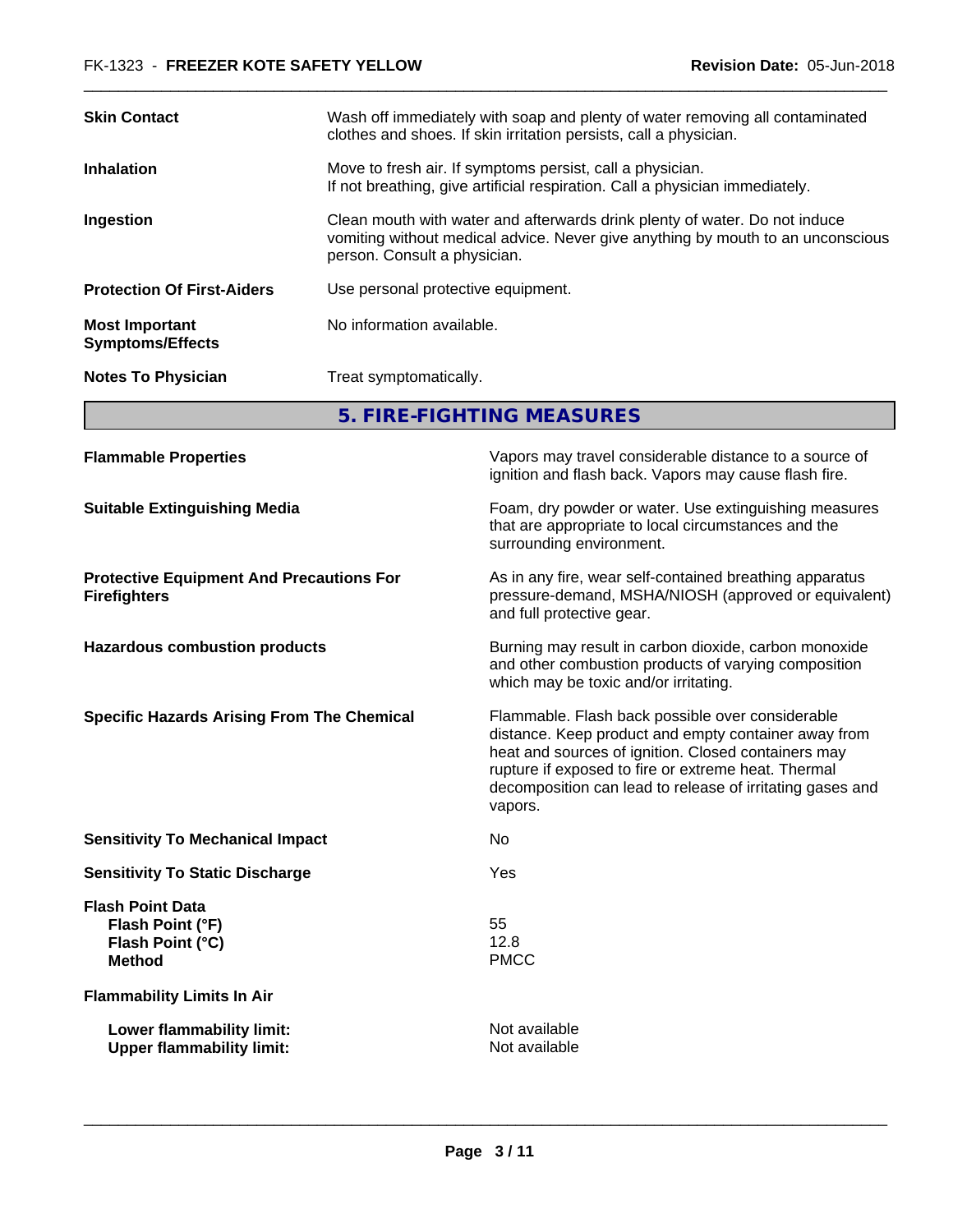| <b>NFPA</b> | Health: |                        |                       | <b>Special: Not Applicable</b> |
|-------------|---------|------------------------|-----------------------|--------------------------------|
|             |         | <b>Flammability: 3</b> | <b>Instability: 0</b> |                                |

### **NFPA Legend**

0 - Not Hazardous

- 1 Slightly
- 2 Moderate
- 3 High
- 4 Severe

*The ratings assigned are only suggested ratings, the contractor/employer has ultimate responsibilities for NFPA ratings where this system is used.*

*Additional information regarding the NFPA rating system is available from the National Fire Protection Agency (NFPA) at www.nfpa.org.*

# **6. ACCIDENTAL RELEASE MEASURES**

| <b>Personal Precautions</b>      | Remove all sources of ignition. Take precautions to prevent flashback. Ground<br>and bond all containers and handling equipment. Take precautionary measures<br>against static discharges. Ensure adequate ventilation. Avoid contact with skin,<br>eyes and clothing. Use personal protective equipment.                                                                                                                                                                                                                                                                                                                                                                                 |
|----------------------------------|-------------------------------------------------------------------------------------------------------------------------------------------------------------------------------------------------------------------------------------------------------------------------------------------------------------------------------------------------------------------------------------------------------------------------------------------------------------------------------------------------------------------------------------------------------------------------------------------------------------------------------------------------------------------------------------------|
| <b>Other Information</b>         | Prevent further leakage or spillage if safe to do so. Do not allow material to<br>contaminate ground water system. Prevent product from entering drains. Do not<br>flush into surface water or sanitary sewer system. Local authorities should be<br>advised if significant spillages cannot be contained.                                                                                                                                                                                                                                                                                                                                                                                |
| <b>Environmental precautions</b> | See Section 12 for additional Ecological Information.                                                                                                                                                                                                                                                                                                                                                                                                                                                                                                                                                                                                                                     |
| <b>Methods for Cleaning Up</b>   | Dam up. Soak up with inert absorbent material. Use a non-sparking or explosion<br>proof means to transfer material to a sealed, appropriate container for disposal.<br>Clean contaminated surface thoroughly.                                                                                                                                                                                                                                                                                                                                                                                                                                                                             |
|                                  | 7. HANDLING AND STORAGE                                                                                                                                                                                                                                                                                                                                                                                                                                                                                                                                                                                                                                                                   |
| <b>Handling</b>                  | Avoid contact with skin, eyes and clothing. Wear personal protective equipment.<br>Do not breathe vapors or spray mist. Use only in ventilated areas. Prevent vapor<br>build-up by providing adequate ventilation during and after use.<br>Take precautionary measures against static discharges. To avoid ignition of<br>vapors by static electricity discharge, all metal parts of the equipment must be<br>grounded. Keep away from heat, sparks and flame. Do not smoke. Extinguish all<br>flames and pilot lights, and turn off stoves, heaters, electric motors and other<br>sources of ignition during use and until all vapors are gone. Ignition and/or flash<br>back may occur. |
| <b>Storage</b>                   | Keep containers tightly closed in a dry, cool and well-ventilated place. Keep away<br>from heat. Keep away from open flames, hot surfaces and sources of ignition.<br>Keep in properly labeled containers. Keep out of the reach of children.                                                                                                                                                                                                                                                                                                                                                                                                                                             |
| <b>Incompatible Materials</b>    | Incompatible with strong acids and bases and strong oxidizing agents.                                                                                                                                                                                                                                                                                                                                                                                                                                                                                                                                                                                                                     |
|                                  | Technical measures/Precautions Ensure adequate ventilation. Use only where airflow will keep vapors from building<br>up in or near the work area in adjoining rooms. Comply with all national, state, and<br>local codes pertaining to the storage, handling, dispensing and disposal of<br>flammable liquids.                                                                                                                                                                                                                                                                                                                                                                            |
|                                  |                                                                                                                                                                                                                                                                                                                                                                                                                                                                                                                                                                                                                                                                                           |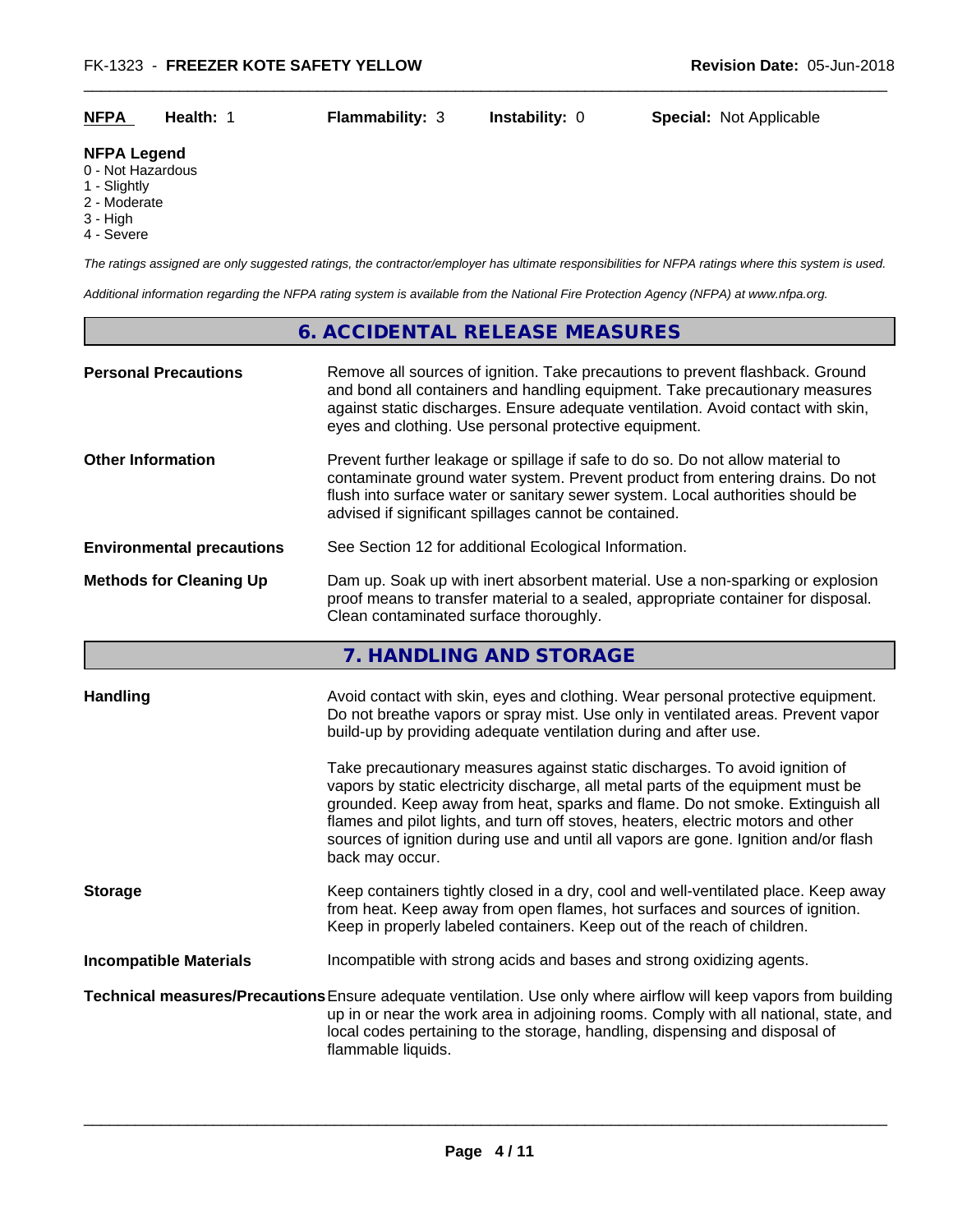Dissipate static electricity during transfer by grounding and bonding containers and equipment before transferring material. All equipment should be non-sparking and explosion proof. Use explosion proof electrical equipment for ventilation, lighting and material handling.

# **8. EXPOSURE CONTROLS/PERSONAL PROTECTION**

#### **Exposure Limits**

| <b>Chemical name</b> | <b>ACGIH TLV</b>                | <b>OSHA PEL</b>                                        |
|----------------------|---------------------------------|--------------------------------------------------------|
| Ethanol              | 1000 ppm - STEL                 | 1000 ppm - TWA<br>1900 mg/m <sup>3</sup> - TWA         |
| Kaolin               | $2 \text{ mg/m}^3$ - TWA        | 15 mg/m <sup>3</sup> - TWA<br>$5 \text{ mg/m}^3$ - TWA |
| Dibutyl phthalate    | $5 \text{ mg/m}^3$ - TWA        | $5 \text{ mg/m}^3$ - TWA                               |
| Isopropyl alcohol    | 200 ppm - TWA<br>400 ppm - STEL | 400 ppm - TWA<br>980 mg/m $3$ - TWA                    |
| Titanium dioxide     | 10 mg/m <sup>3</sup> - TWA      | 15 mg/m $3$ - TWA                                      |

#### **Legend**

ACGIH - American Conference of Governmental Industrial Hygienists Exposure Limits OSHA - Occupational Safety & Health Administration Exposure Limits N/E - Not Established

| <b>Appropriate engineering</b><br><b>controls</b> |                                                                                                                                                                                                                                                                                                                                                                     |
|---------------------------------------------------|---------------------------------------------------------------------------------------------------------------------------------------------------------------------------------------------------------------------------------------------------------------------------------------------------------------------------------------------------------------------|
| <b>Engineering Measures</b>                       | Ensure adequate ventilation, especially in confined areas.                                                                                                                                                                                                                                                                                                          |
| <b>Personal Protective Equipment</b>              |                                                                                                                                                                                                                                                                                                                                                                     |
| <b>Eye/Face Protection</b>                        | Safety glasses with side-shields.                                                                                                                                                                                                                                                                                                                                   |
| <b>Skin Protection</b>                            | Long sleeved clothing. Protective gloves.                                                                                                                                                                                                                                                                                                                           |
| <b>Respiratory Protection</b>                     | Use only with adequate ventilation. In operations where exposure limits are<br>exceeded, use a NIOSH approved respirator that has been selected by a<br>technically qualified person for the specific work conditions. When spraying the<br>product or applying in confined areas, wear a NIOSH approved respirator<br>specified for paint spray or organic vapors. |
| <b>Hygiene Measures</b>                           | Avoid contact with skin, eyes and clothing. Remove and wash contaminated                                                                                                                                                                                                                                                                                            |

# **9. PHYSICAL AND CHEMICAL PROPERTIES**

clothing before re-use. Wash thoroughly after handling.

| Appearance                  | liquid                   |
|-----------------------------|--------------------------|
| Odor                        | solvent                  |
| <b>Odor Threshold</b>       | No information available |
| Density (Ibs/gal)           | $9.4 - 9.5$              |
| <b>Specific Gravity</b>     | $1.12 - 1.14$            |
| pH                          | No information available |
| <b>Viscosity (cps)</b>      | No information available |
| Solubility(ies)             | No information available |
| <b>Water solubility</b>     | No information available |
| <b>Evaporation Rate</b>     | No information available |
| Vapor pressure @20 °C (kPa) | No information available |
| Vapor density               | No information available |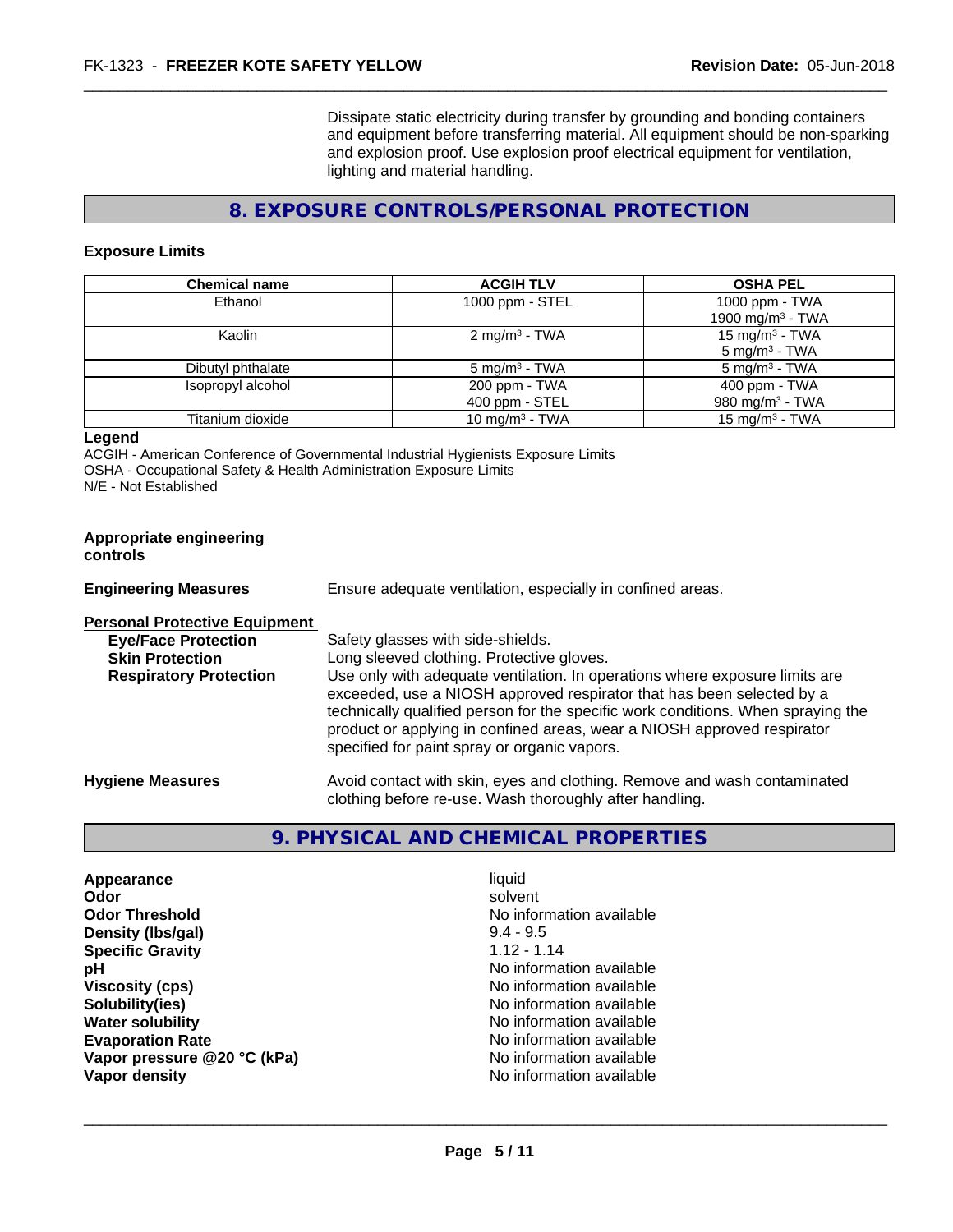| Wt. % Solids                         | $65 - 75$                |
|--------------------------------------|--------------------------|
| Vol. % Solids                        | $55 - 65$                |
| Wt. % Volatiles                      | $25 - 35$                |
| Vol. % Volatiles                     | $35 - 45$                |
| <b>VOC Regulatory Limit (g/L)</b>    | < 340                    |
| <b>Boiling Point (°F)</b>            | 167                      |
| <b>Boiling Point (°C)</b>            | 75                       |
| <b>Freezing Point (°F)</b>           | No information available |
| <b>Freezing Point (°C)</b>           | No information available |
| Flash Point (°F)                     | 55                       |
| Flash Point (°C)                     | 12.8                     |
| <b>Method</b>                        | <b>PMCC</b>              |
| Flammability (solid, gas)            | Not applicable           |
| <b>Upper flammability limit:</b>     | No information available |
| Lower flammability limit:            | No information available |
| <b>Autoignition Temperature (°F)</b> | No information available |
| Autoignition Temperature (°C)        | No information available |
| Decomposition Temperature (°F)       | No information available |
| Decomposition Temperature (°C)       | No information available |
| <b>Partition coefficient</b>         | No information available |
|                                      |                          |

# **10. STABILITY AND REACTIVITY**

| <b>Reactivity</b>                       | No data available                                                                                                         |
|-----------------------------------------|---------------------------------------------------------------------------------------------------------------------------|
| <b>Chemical Stability</b>               | Stable under normal conditions. Hazardous polymerisation<br>does not occur.                                               |
| <b>Conditions to avoid</b>              | Keep away from open flames, hot surfaces, static<br>electricity and sources of ignition. Sparks. Elevated<br>temperature. |
| <b>Incompatible Materials</b>           | Incompatible with strong acids and bases and strong<br>oxidizing agents.                                                  |
| <b>Hazardous Decomposition Products</b> | Thermal decomposition can lead to release of irritating<br>gases and vapors.                                              |
| Possibility of hazardous reactions      | None under normal conditions of use.                                                                                      |

**11. TOXICOLOGICAL INFORMATION**

**Product Information**

### **Information on likely routes of exposure**

**Principal Routes of Exposure** Eye contact, skin contact and inhalation.

**Acute Toxicity** 

**Product Information** Repeated or prolonged exposure to organic solvents may lead to permanent brain and nervous system damage. Intentional misuse by deliberately concentrating and inhaling vapors may be harmful or fatal.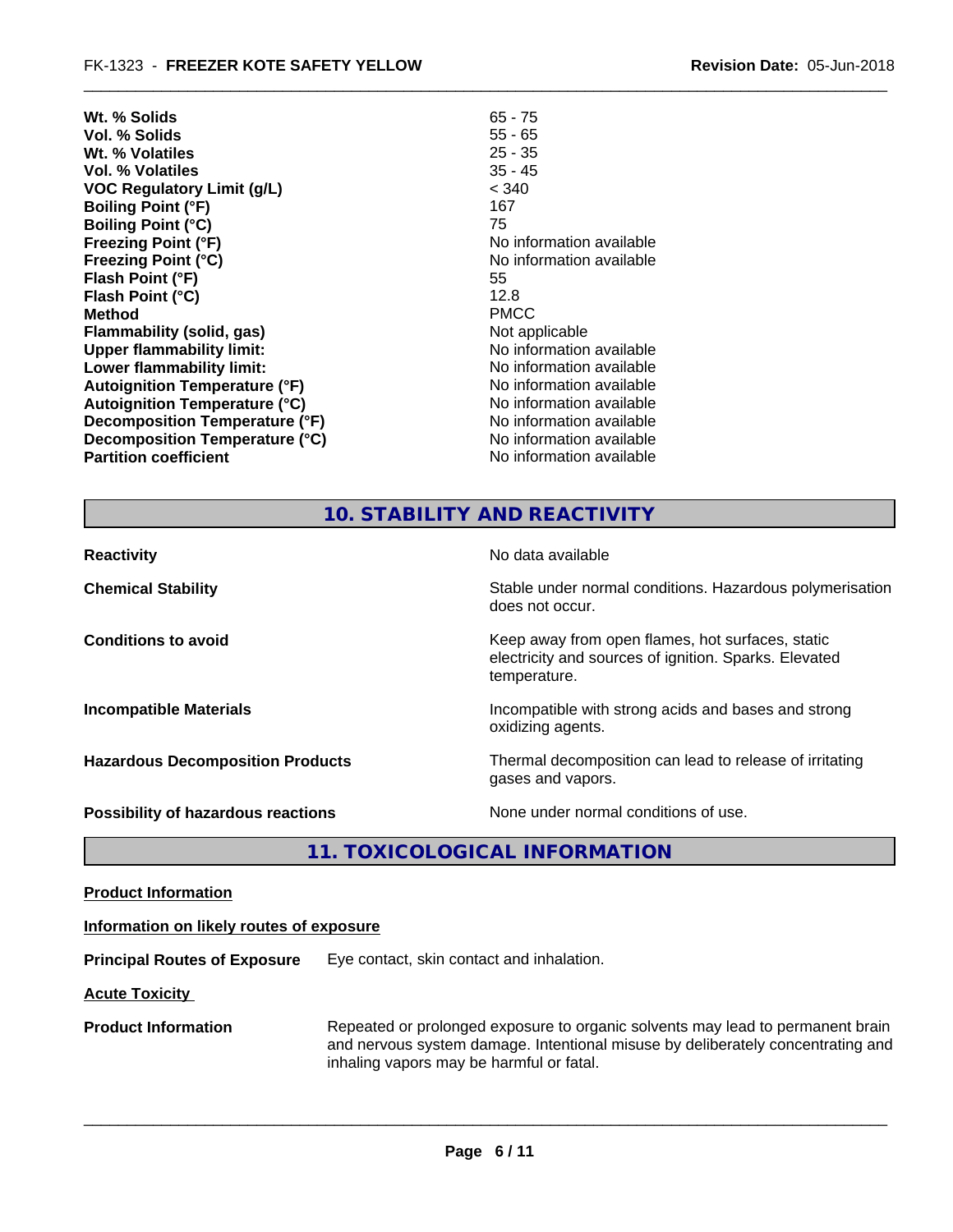#### **Symptoms** related to the physical, chemical and toxicological characteristics

| <b>Symptoms</b>                 | No information available                                                                                                                                                                                                                                      |
|---------------------------------|---------------------------------------------------------------------------------------------------------------------------------------------------------------------------------------------------------------------------------------------------------------|
|                                 | Delayed and immediate effects as well as chronic effects from short and long-term exposure                                                                                                                                                                    |
| Eye contact                     | Contact with eyes may cause irritation.                                                                                                                                                                                                                       |
| <b>Skin contact</b>             | May cause skin irritation and/or dermatitis. Prolonged skin contact may defat the                                                                                                                                                                             |
|                                 | skin and produce dermatitis.                                                                                                                                                                                                                                  |
| Ingestion                       | Harmful if swallowed. Ingestion may cause irritation to mucous membranes. Small<br>amounts of this product aspirated into the respiratory system during ingestion or<br>vomiting may cause mild to severe pulmonary injury, possibly progressing to<br>death. |
| <b>Inhalation</b>               | Harmful by inhalation. High vapor / aerosol concentrations are irritating to the                                                                                                                                                                              |
|                                 | eyes, nose, throat and lungs and may cause headaches, dizziness, drowsiness,<br>unconsciousness, and other central nervous system effects.                                                                                                                    |
| <b>Sensitization</b>            | No information available                                                                                                                                                                                                                                      |
| <b>Neurological Effects</b>     | No information available.                                                                                                                                                                                                                                     |
| <b>Mutagenic Effects</b>        | No information available.                                                                                                                                                                                                                                     |
| <b>Reproductive Effects</b>     | May damage fertility or the unborn child.                                                                                                                                                                                                                     |
| <b>Developmental Effects</b>    | No information available.                                                                                                                                                                                                                                     |
| <b>Target organ effects</b>     | No information available.                                                                                                                                                                                                                                     |
| <b>STOT - repeated exposure</b> | Causes damage to organs through prolonged or repeated exposure if swallowed.<br>kidney.                                                                                                                                                                       |
| <b>STOT - single exposure</b>   | May cause disorder and damage to the. Respiratory system.                                                                                                                                                                                                     |
| Other adverse effects           | No information available.                                                                                                                                                                                                                                     |
| <b>Aspiration Hazard</b>        | May be harmful if swallowed and enters airways. Small amounts of this product<br>aspirated into the respiratory system during ingestion or vomiting may cause mild<br>to severe pulmonary injury, possibly progressing to death.                              |

#### **Numerical measures of toxicity**

**The following values are calculated based on chapter 3.1 of the GHS document**

| <b>ATEmix (oral)</b>                 | 12559 mg/kg |
|--------------------------------------|-------------|
| <b>ATEmix (dermal)</b>               | 19292 mg/kg |
| <b>ATEmix (inhalation-dust/mist)</b> | 185 mg/L    |

#### **Acute Toxicity Component Information**

Ethanol LD50 Oral: mg/kg (Rat) LC50 Inhalation (Vapor): ppm (Rat, 10 hr.) Kaolin LD50 Oral: > 5000 mg/kg (Rat) Dibutyl phthalate LD50 Oral: 7,499 mg/kg (Rat) LD50 Dermal: > 20 mL/kg (Rabbit) LC50 Inhalation (Vapor): 4,250 mg/m<sup>3</sup> (Rat) 2-Propoxyethanol LD50 Oral: 3089-3090 mg/kg (Rat) LD50 Dermal: 960 µL/kg (Rabbit) LC50 Inhalation (Vapor): 9060 mg/m<sup>3</sup> (Rat)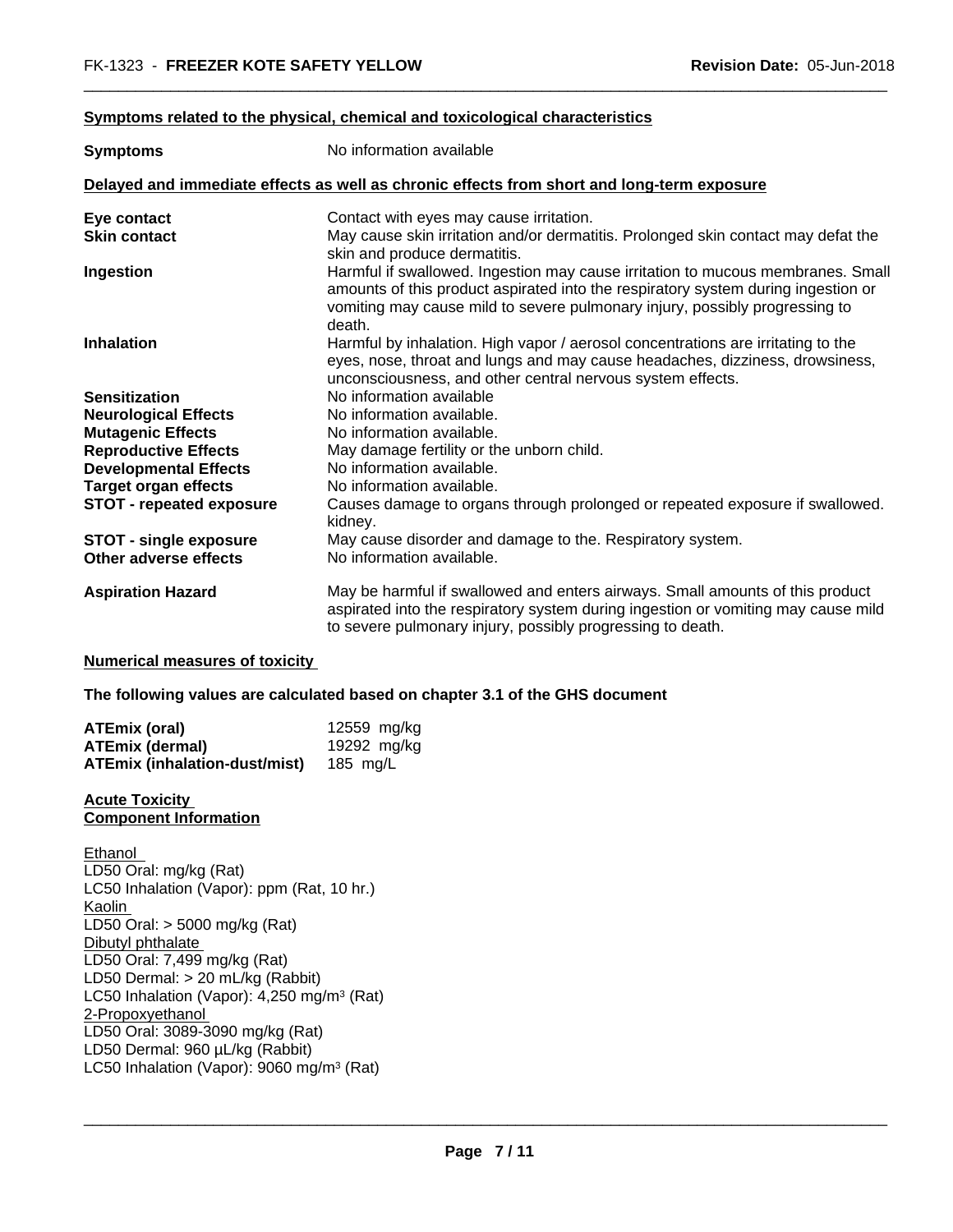Isopropyl alcohol LD50 Oral: mg/kg (Rat) LD50 Dermal: mg/kg (Rabbit) LC50 Inhalation (Vapor): ppm (Rat) Titanium dioxide LD50 Oral: > 10000 mg/kg (Rat)

#### **Carcinogenicity**

*The information below indicateswhether each agency has listed any ingredient as a carcinogen:.*

| Chemical name<br><b>IARC</b><br><b>NTF</b>     | <b>OSHA</b> |
|------------------------------------------------|-------------|
| ם מ<br>Possible Human<br>∠∟                    | Listed      |
| $\cdots$<br>dioxide<br>Carcinogen<br>l itanıum |             |

• Although IARC has classified titanium dioxide as possibly carcinogenic to humans (2B), their summary concludes: "No significant exposure to titanium dioxide is thought to occur during the use of products in which titanium dioxide is bound to other materials, such as paint."

#### **Legend**

IARC - International Agency for Research on Cancer NTP - National Toxicity Program OSHA - Occupational Safety & Health Administration

**12. ECOLOGICAL INFORMATION**

## **Ecotoxicity Effects**

The environmental impact of this product has not been fully investigated.

# **Product Information**

#### **Acute Toxicity to Fish**

No information available

#### **Acute Toxicity to Aquatic Invertebrates**

No information available

#### **Acute Toxicity to Aquatic Plants**

No information available

#### **Persistence / Degradability**

No information available.

#### **Bioaccumulation**

There is no data for this product.

#### **Mobility in Environmental Media**

No information available.

#### **Ozone**

Not applicable

#### **Component Information**

#### **Acute Toxicity to Fish**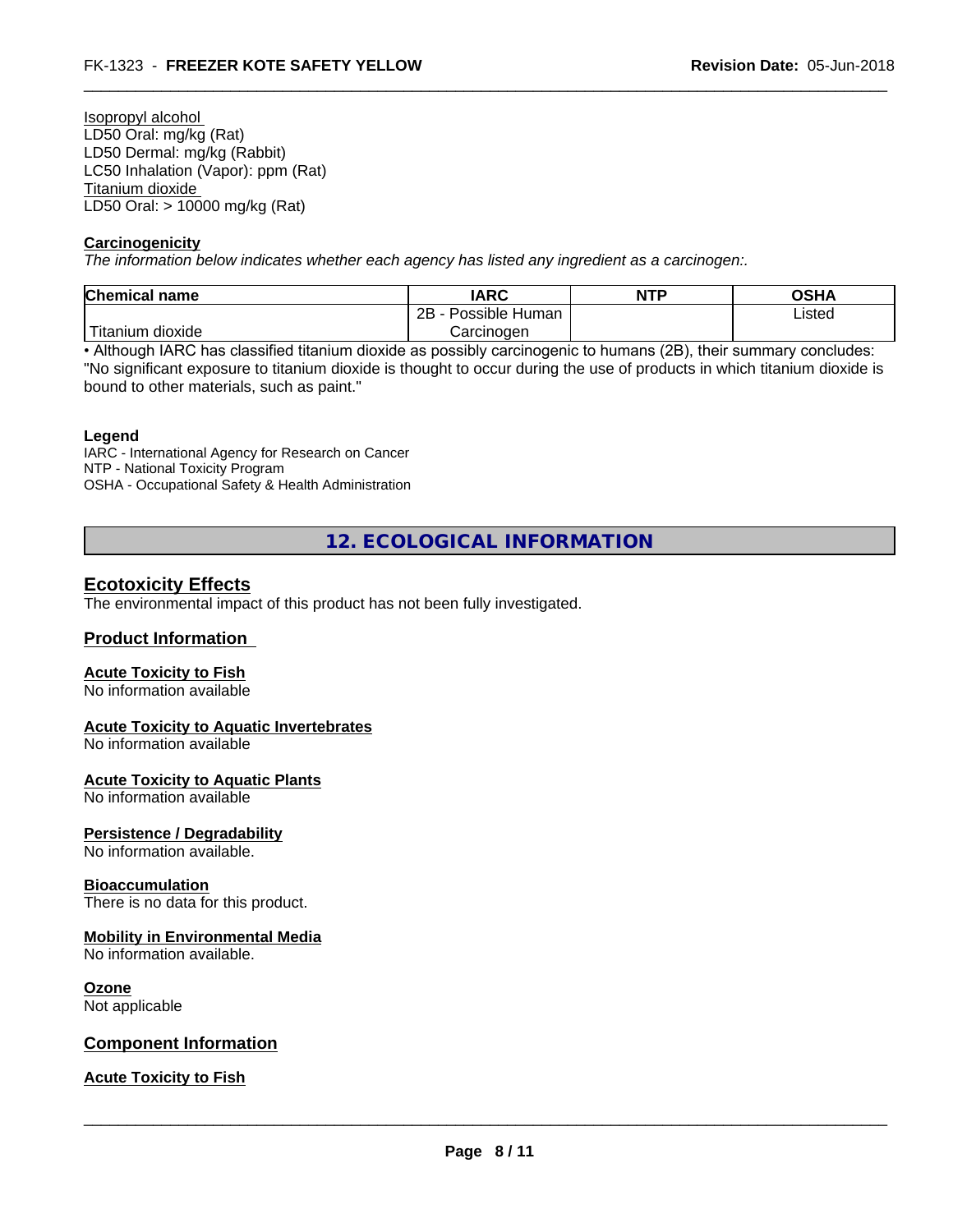#### Titanium dioxide

LC50: > 1000 mg/L (Fathead Minnow - 96 hr.)

# **Acute Toxicity to Aquatic Invertebrates**

No information available

#### **Acute Toxicity to Aquatic Plants**

No information available

|                                | 13. DISPOSAL CONSIDERATIONS                                                                                                                                                                                               |
|--------------------------------|---------------------------------------------------------------------------------------------------------------------------------------------------------------------------------------------------------------------------|
| <b>Waste Disposal Method</b>   | Dispose of in accordance with federal, state, and local regulations. Local<br>requirements may vary, consult your sanitation department or state-designated<br>environmental protection agency for more disposal options. |
| <b>Empty Container Warning</b> | Emptied containers may retain product residue. Follow label warnings even after<br>container is emptied. Residual vapors may explode on ignition.                                                                         |

**14. TRANSPORT INFORMATION**

| <b>DOT</b>                                 |                                               |  |
|--------------------------------------------|-----------------------------------------------|--|
| <b>Proper Shipping Name</b>                | <b>PAINT</b><br>3                             |  |
| <b>Hazard class</b>                        |                                               |  |
| UN-No.                                     | UN1263                                        |  |
| <b>Packing Group</b>                       | Ш                                             |  |
| UN1263, PAINT, 3, II<br><b>Description</b> |                                               |  |
| <b>ICAO/IATA</b>                           | Contact the preparer for further information. |  |
| <b>IMDG / IMO</b>                          | Contact the preparer for further information. |  |
|                                            | 15. REGULATORY INFORMATION                    |  |

# **International Inventories**

| <b>TSCA: United States</b> | Yes - All components are listed or exempt. |
|----------------------------|--------------------------------------------|
| <b>DSL: Canada</b>         | Yes - All components are listed or exempt. |

## **Federal Regulations**

| SARA 311/312 hazardous categorization |            |  |
|---------------------------------------|------------|--|
| Acute health hazard                   | <b>Yes</b> |  |
| Chronic Health Hazard                 | No         |  |
| Fire hazard                           | Yes        |  |
| Sudden release of pressure hazard     | No         |  |

Reactive Hazard No

## **SARA 313**

Section 313 of Title III of the Superfund Amendments and Reauthorization Act of 1986 (SARA). This product contains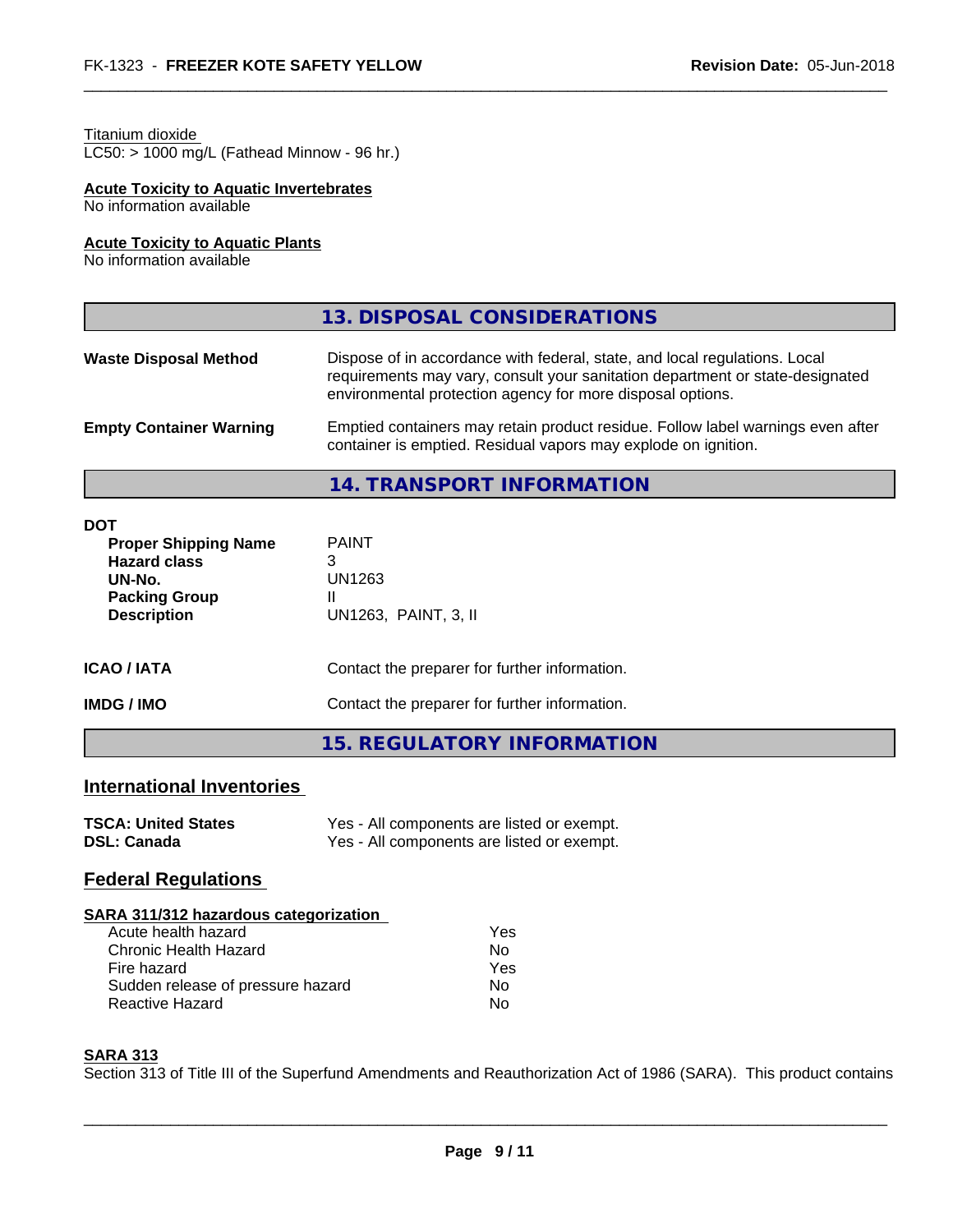a chemical or chemicals which are subject to the reporting requirements of the Act and Title 40 of the Code of Federal Regulations, Part 372:

| <b>Chemical name</b> | CAS No.   | Weight-% | <b>CERCLA/SARA 313</b>     |
|----------------------|-----------|----------|----------------------------|
|                      |           |          | (de minimis concentration) |
| Dibutyl phthalate    | 84-74-2   | 10       |                            |
| Zinc phosphate       | 7779-90-0 | 10       | 1.0                        |
| 2-Propoxyethanol     | 2807-30-9 |          | 1.0                        |
| Isopropyl alcohol    | 67-63-0   |          | 1.0                        |

#### **Clean Air Act,Section 112 Hazardous Air Pollutants (HAPs) (see 40 CFR 61)**

This product contains the following HAPs:

| <b>Chemical name</b> | CAS No. | Weight-% | <b>Hazardous Air Pollutant</b> |
|----------------------|---------|----------|--------------------------------|
|                      |         |          | (HAP)                          |
| Dibutyl phthalate    | 84-74-2 |          | Listed                         |

## **US State Regulations**

#### **California Proposition 65**

**WARNING:** Cancer and Reproductive Harm– www.P65warnings.ca.gov

#### **State Right-to-Know**

| <b>Chemical name</b> | <b>Massachusetts</b> | <b>New Jersey</b> | Pennsylvania |
|----------------------|----------------------|-------------------|--------------|
| Ethanol              |                      |                   |              |
| Kaolin               |                      |                   |              |
| Dibutyl phthalate    |                      |                   |              |
| Zinc phosphate       |                      |                   |              |
| 2-Propoxyethanol     |                      |                   |              |
| Isopropyl alcohol    |                      |                   |              |
| Titanium dioxide     |                      |                   |              |

#### **Legend**

X - Listed

# **16. OTHER INFORMATION**

**HMIS** - **Health:** 1 **Flammability:** 3 **Reactivity:** 0 **PPE:** -

 $\overline{\phantom{a}}$  ,  $\overline{\phantom{a}}$  ,  $\overline{\phantom{a}}$  ,  $\overline{\phantom{a}}$  ,  $\overline{\phantom{a}}$  ,  $\overline{\phantom{a}}$  ,  $\overline{\phantom{a}}$  ,  $\overline{\phantom{a}}$  ,  $\overline{\phantom{a}}$  ,  $\overline{\phantom{a}}$  ,  $\overline{\phantom{a}}$  ,  $\overline{\phantom{a}}$  ,  $\overline{\phantom{a}}$  ,  $\overline{\phantom{a}}$  ,  $\overline{\phantom{a}}$  ,  $\overline{\phantom{a}}$ 

## **HMIS Legend**

- 0 Minimal Hazard
- 1 Slight Hazard
- 2 Moderate Hazard
- 3 Serious Hazard
- 4 Severe Hazard
- **Chronic Hazard**

X - Consult your supervisor or S.O.P. for "Special" handling instructions.

*Note: The PPE rating has intentionally been left blank. Choose appropriate PPE that will protect employees from the hazards the material will present under the actual normal conditions of use.*

*Caution: HMISÒ ratings are based on a 0-4 rating scale, with 0 representing minimal hazards or risks, and 4 representing significant hazards or*